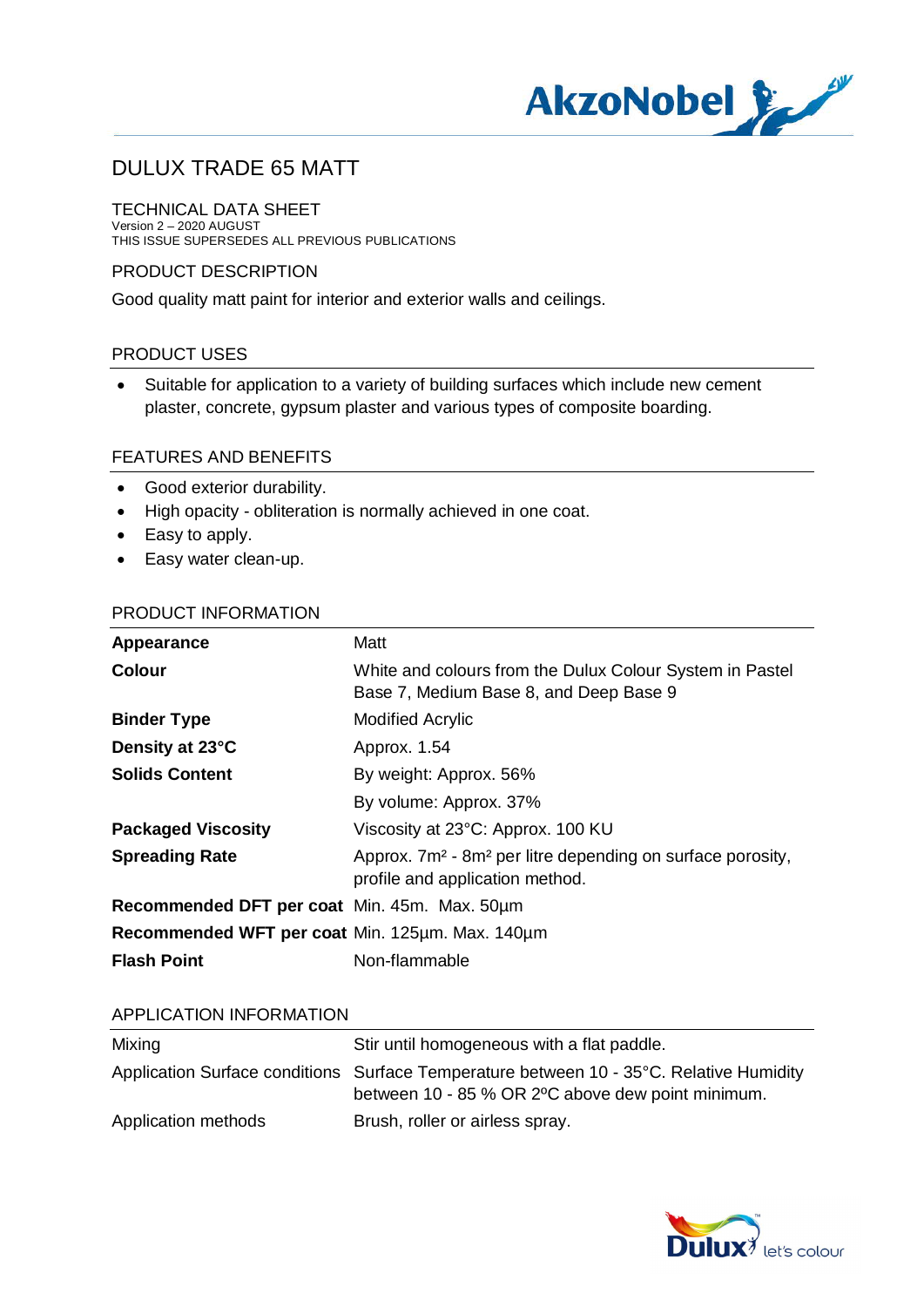

## APPLICATION INFORMATION

| <b>Thinner</b>        | Thinning not recommended. Ready for use after thorough<br>stirring.                                                                                                                                                              |
|-----------------------|----------------------------------------------------------------------------------------------------------------------------------------------------------------------------------------------------------------------------------|
| <b>Drying Time</b>    | Touch dry 30 minutes at 23°C.                                                                                                                                                                                                    |
| <b>Recoating Time</b> | 4 hours at 23°C (Drying times will be extended during cold,<br>wet or humid conditions)                                                                                                                                          |
| Cleaning of equipment | After use, remove as much product as possible, and then<br>clean immediately with water.                                                                                                                                         |
| <b>Substrates</b>     | Suitable for cement plaster, gypsum plaster, concrete, fibre<br>cement, and various types of composite boarding, as well as<br>mild steel and iron, PVC and wood provided appropriate<br>preparation and priming is carried out. |
| Precautions           | Do not apply during cold (below 10°C) or wet weather.                                                                                                                                                                            |
|                       | Do not apply directly to bare metal surfaces.                                                                                                                                                                                    |
|                       | Not suitable for direct application to powdery or friable<br>surfaces whether previously painted or not.                                                                                                                         |
|                       | Essentially a wall coating. For areas subject to continual<br>handling/soiling, e.g. cupboards and door frames, use Dulux<br>Trade Eggshell Enamel or Dulux Trade Pearigio Non-<br>Drip Enamel or Dulux Pearlglo Water Based.    |
|                       | Not suitable for use in kitchen and bathrooms.<br>Do not clean surface within 7 days of applying                                                                                                                                 |
| <b>Coats Required</b> | Apply two to three finishing coats to new surfaces to achieve<br>a continuous closed film and solid colour.                                                                                                                      |

### SURFACE PREPARATION

Plaster sand should comply with SABS 1090 requirements. Plaster mix must be applied at a minimum thickness of 10mm, curing to a hard and sound finish, free of soft and friable material. MPA strength must comply with SABS 0164-1 (10MPA=2, 6:1 and 5MPA=4:1). Ensure that surfaces are sound and free from dust, oil, grease, dirt, and debris. Surfaces must be thoroughly dry - no more than 12% moisture content.

### NEW SURFACES

### **Cement Plaster (non-friable) and Fibre Cement**

- · Fresh cement plaster should be allowed 1 week drying for every 5mm thickness; and longer in cold or damp weather.
- · Spot-prime metal strips and nail heads with the appropriate metal primer.
- · For very absorbent surfaces more than one coat **Dulux Trade Alkali Resistant Primer** or **Dulux Trade Plaster Primer** or **Dulux Plaster Primer** could be required to achieve correct binding and sealing properties.

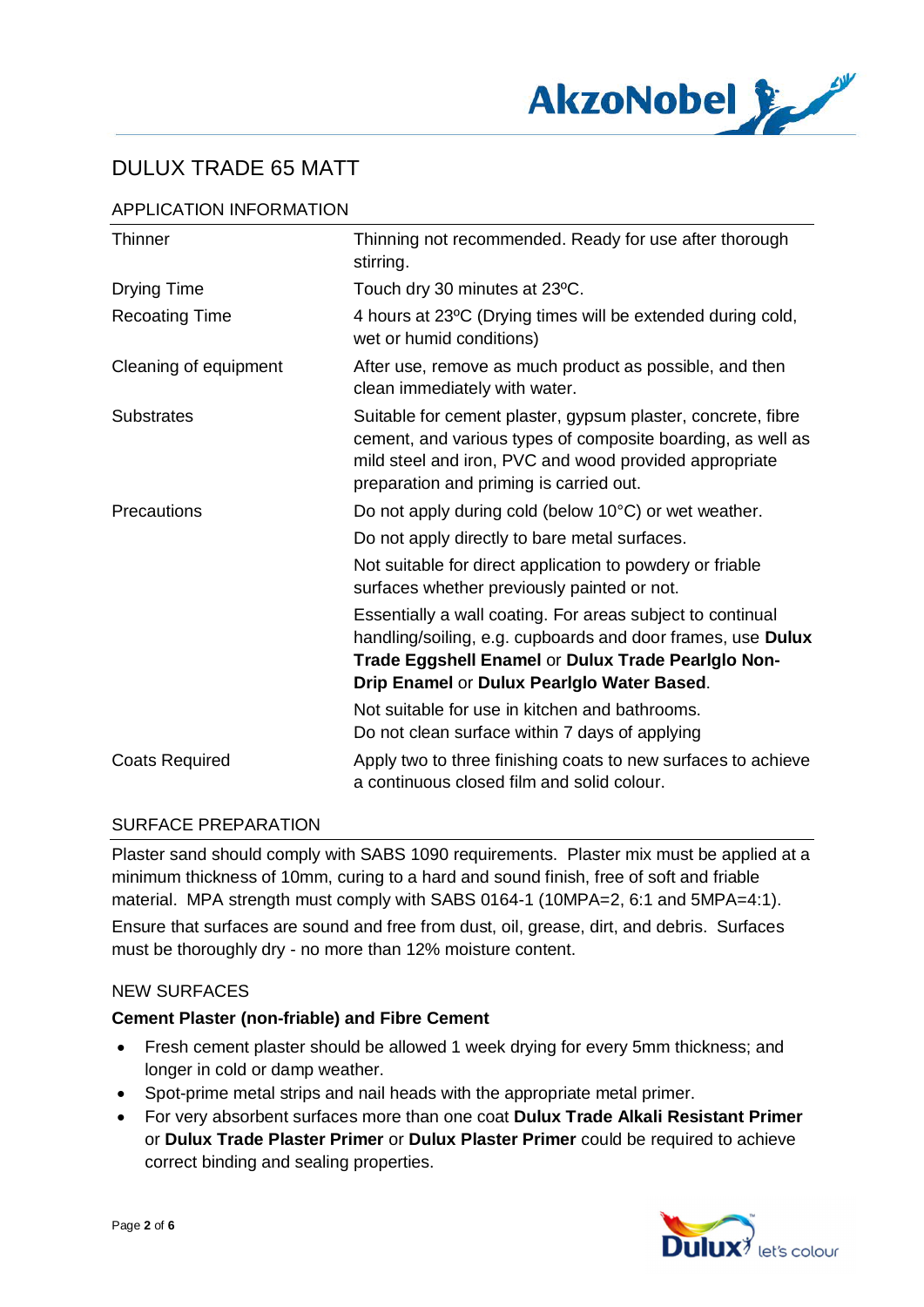

## SURFACE PREPARATION

## NEW SURFACES

## **Composite Boarding**

- · Spot-prime metal strips and nail heads with the appropriate metal primer.
- · For very absorbent surfaces more than one coat **Dulux Trade Alkali Resistant Primer** or **Dulux Plaster Primer** could be required to achieve correct binding and sealing properties.

### **Gypsum Plaster - Interior**

- Newly applied Gypsum Plaster can present variable surface finishes based on the application method, the quality and type of gypsum plaster used. This can present variability in the finish of the applied gypsum in terms of surface hardness, texture and porosity. This may require added attention during priming.
- · Ensure the gypsum plaster is sound, non-friable, applied and cured as per the manufacturers specifications.
- After wiping down the gypsum plaster, no chalky powder should remain on the surface.
- · If the gypsum is sound, apply a single coat **Dulux Trade Alkali Resistant Primer** or **Dulux Plaster Primer.**
- · As gypsum plaster is a very porous surface, adsorption of the plaster primer may occur. To test for this, wipe a black cloth over the dried **Dulux Trade Alkali Resistant Primer** or **Dulux Plaster Primer** to test its integrity. If a white residue is found on the back of the cloth, apply 1 to 2 further coats of the respective **Dulux Trade Alkali Resistant Primer** or **Dulux Plaster Primer** applied, to achieve the correct binding and sealing properties.

### **Concrete**

- · Ensure that concrete is fully cured and sound. Remove any uncured cement, grease, and mould release agents by high-pressure water blast, or wash with a strong solution of **Dulux Pre-Paint Sugar Soap**. Rinse off thoroughly with clean water and allow drying.
- · For best paint system performance prime with one full coat **Dulux Trade Alkali Resistant Primer** or **Dulux Trade Plaster Primer** or **Dulux Plaster Primer.**

### **Mild Steel and Iron**

- Inspect shop-primer thoroughly for damage by installation. All rust, scale and dirt must be removed by scraping or with steel wire brushes, and then thoroughly sand with medium grit sandpaper and finish with fine grit sandpaper - down to a bright metal finish. Ensure that the sanded areas are dry and free of grease and dust. A solvent wash (rags dipped in lacquer thinner) may be used. Change the rags frequently. Allow drying.
- · Prime with one to two coats **Dulux Trade Steel Primer** or **Dulux Steel Primer** depending on the severity of the conditions. Two coats recommended for coastal conditions.

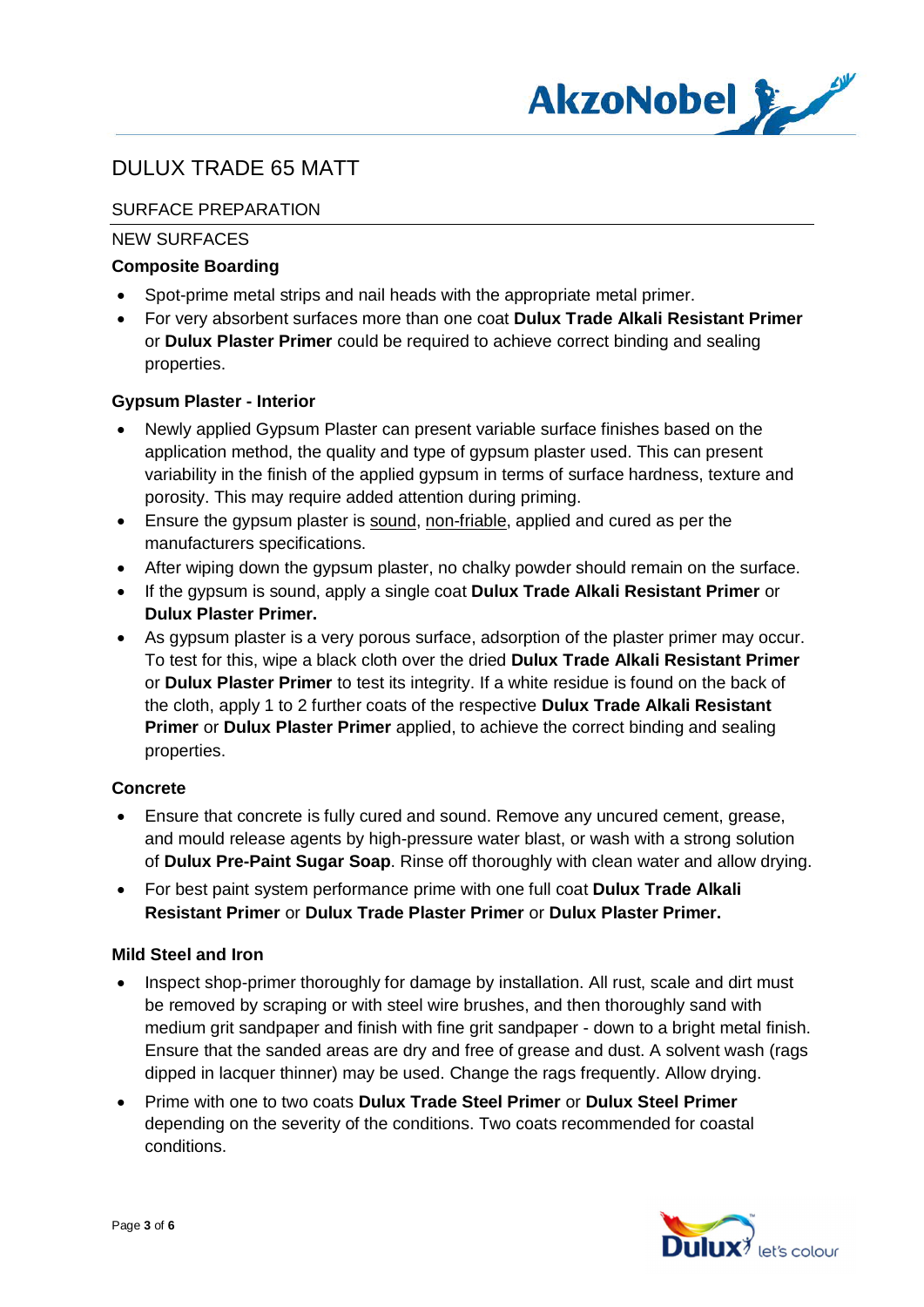

## SURFACE PREPARATION

## NEW SURFACES

## **Mild Steel and Iron – (Continued)**

· For best paint system performance follow primer with **Dulux Trade Universal Undercoat** or **Dulux Universal Undercoat** before applying the selected finishing coat.

### **PVC Gutters and Downpipes**

- Sand well to improve adhesion. Ensure surface is clean and dry.
- · Prime with one full coat **Dulux Supergrip.**

### **Wooden Surfaces**

- · Timber treated with borer- or fire retardant may cause slow drying (consult supplier).
- Treat knots in timber with Knotting Agent.
- · Spot prime nail heads with **Dulux Trade Steel Primer**.
- · Special attention must be given to painting the end grain to avoid moisture penetration apply a second coat after 10 - 20 minutes.
- · Prime with one coat **Dulux Wood Primer**. Two coats may be required for very absorbent wood. Alternatively, timber surfaces can be primed with **Dulux Supergrip** to support a water based paint system.
- · For best paint system performance follow **Dulux Wood Primer** with **Dulux Trade Universal Undercoat** or **Dulux Universal Undercoat** before applying the selected finishing coat.

### PREVIOUSLY PAINTED SURFACES

### **Good Condition, not powdery**

- · Remove any loose and flaking paint back to a sound substrate and firm edges by scraping and sanding.
- · Clean surfaces with **Dulux Pre-Paint Sugar Soap** /water solution to remove all surface contaminates and chalky residue, rinse with clean water to remove all traces of the **Dulux Pre-Paint Sugar Soap** treatment and allow drying out. For exterior application high pressure water jet cleaning can be used as an alternative to the **Dulux Pre-Paint Sugar Soap** treatment.
- · Spot prime bare exposed substrates with appropriate primer.
- · Enamel surfaces need to be sanded to a matt finish to aid adhesion before commencing with the **Dulux Pre-Paint Sugar Soap** /water solution treatment. Apply a coat of **Dulux Trade Universal Undercoat** or **Dulux Universal Undercoat.**

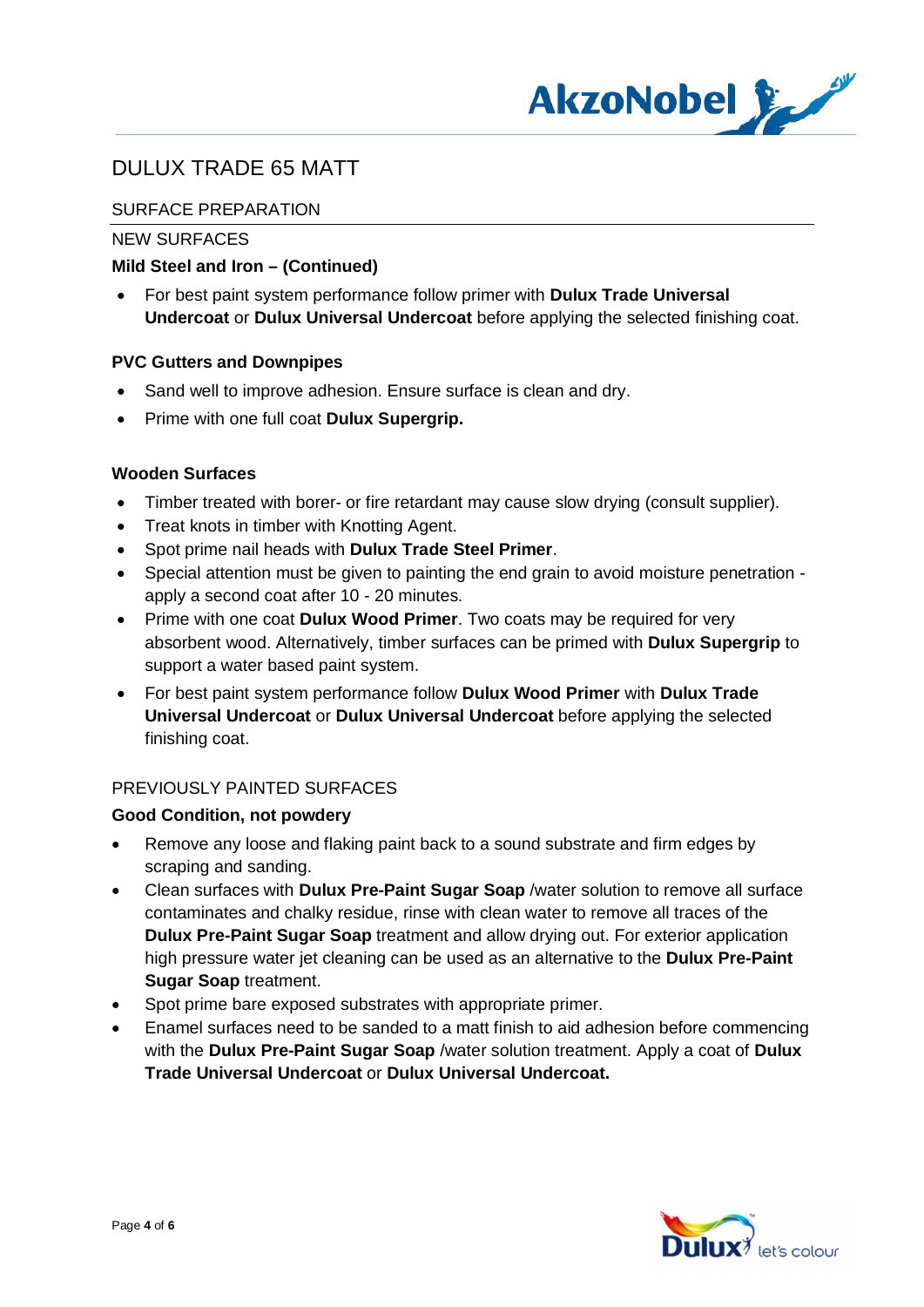

## SURFACE PREPARATION

## PREVIOUSLY PAINTED SURFACES

## **Old Paint in Poor Condition**

- · Completely remove all loose and flaking paint.
- · Remove oil, grease dirt or any other contaminants with **Dulux Pre-Paint Sugar Soap**/water solution and allow drying.
- · Friable surfaces must be removed and repaired.
- · Mould instructions. To kill lichen and algae growth, scrub with one of the following solutions: either 4:1 water/chlorine, or 4:1 water/sodium hypochlorite. Ensure that the areas are completely saturated, and allow the solution to react for a minimum of 4 hours. Rinse the complete wall surface thoroughly with clean water and allow drying.
- · Prime all exposed areas with appropriate primer as for new surfaces.
- · Chalked surfaces must be thoroughly brushed or prepared with high pressure water cleaning. NOTE: While this product can be used for sealing exterior chalked or slightly friable surfaces, it will not penetrate thick layers of powdery material. **Dulux Trade Bonding Liquid** or **Dulux Bonding Liquid**, which is un-pigmented, is preferred.

## FILLING

Fill all imperfections with the appropriate **Dulux Pre-Paint Filler** and spot prime filled areas with **Dulux Trade Alkali Resistant Primer** once the crack filler has dried properly. Failure to do this will result in uneven sheen levels between the repaired and normal areas.

### HEALTH AND SAFETY INFORMATION

This product contains no added lead. Avoid contact with skin or eyes. Keep out of reach of children. If accidently swallowed, seek medical advice immediately and show this container to the doctor. Dry sanding, flame cutting and/or welding of the dry paint film will give rise to dust and/or hazardous fumes. Wet sanding should be used wherever possible.

If exposure cannot be avoided by the provision of local exhaust ventilation, suitable respiratory protective equipment should be used. Do not empty into drains or watercourses.

Ensure good ventilation during application and drying. It is recommended to use suitable protective clothing and equipment. To avoid the risk of spillage, always store and transport containers in a secure upright position. Refer to Material Safety Data Sheet for complete information.

| Packaging                 | White 5Lt, 20Lt<br>Tint Bases 5Lt, 20Lt                                              |
|---------------------------|--------------------------------------------------------------------------------------|
| <b>Storage Conditions</b> | Store under cool dry conditions away from direct sunlight,<br>heat and extreme cold. |

### ADDITIONAL INFORMATION